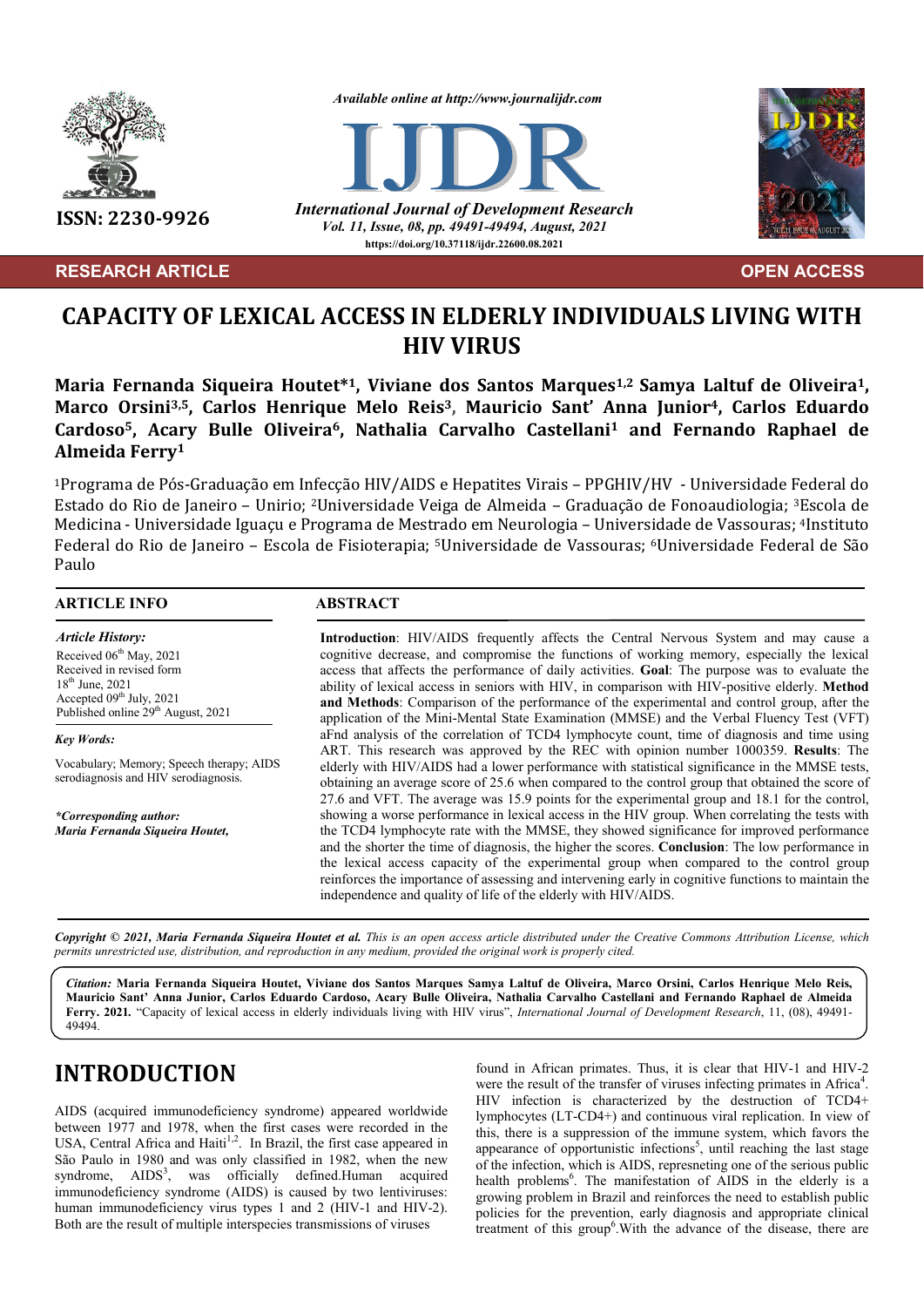several clinical manifestations, such as degeneration of the central nervous system, muscle hypotrophy, and malignant processes<sup>7</sup>, with this, the appearance of speech-language disorders in these individualsalso occurs, among these neurocognitive disorders, affecting the superior mental functions, such as language, attention, memory, perception, emotion and thought<sup>8</sup>. Speech therapy as a health science deals with issues relevant to mental functions and their repercussions on language, cognition and speech. A prevalent complaint in the elderly in general are the difficulties of memory and lexical access, which refers to the search for words existing in our mental vocabulary, called lexicon, which sometimes affects their communication, their daily activities and consequently the quality of life<sup>9,10</sup>. HIV infection often affects the Central Nervous System (CNS). Studies report that this infection occurs in the first years of virus infection, due to the tropism of the virus by the CNS, which replicates and releases the virions (viral particle outside the cell) in the cerebral parenchyma<sup>11-13</sup>. The virus uses infected macrophages and manages to cross the blood brain barrier, which functions as a kind of filter, which authorizes or denies the entry of certain substances into the CNS. Once inside the SN, the virus infects glial cells, which ultimately secrete neurotoxins, leading to neuronal damage and death $14,15$ . Although the use of highly active antiretroviral therapy (HAART) has resulted in a remarkable decline in infectious conditions, morbidity and mortality in AIDS patients, it is not so efficient in the nervous system, because the main antiretrovirals have insufficient or zero access to the CNS, due to the presence of the blood brain barrier, making the brain more susceptible to HIV infection $16,17$ . The agreement of the main neurological disorders described in the literature on cases of HIV dementia are: visuospatial memory loss, loss of visuomotor coordination, forgetfulness, difficulty concentrating and attention, slow thought, including understanding and processing and verbal memory deficit<sup>11,18</sup> Neurocognitive disorders associated with HIV vary among HIVpositive individuals, according to the stage in which they are, whether symptomatic or asymptomatic. They are more frequent in the symptomatic population, usually manifested by altered memory, concentration and low processing speed, possibly associated with sensory neuropathy and muscle disorders<sup>19-21</sup>. Taking into account that the treatment of HIV/AIDS has been evolving over the years, since its initial description, the improvement in treatment has led to a significant increase in the life expectancy of individuals with the virus, developing the need to investigate the difficulties related to aspects of language,memory and lexical access, because they directly affect the performance of activities of daily living, treatment adherence, and consequently may impair patients' quality of  $life^{22}$ .

## **MATERIAL AND METHODS**

This is a descriptive, cross-sectional, quantitative study, the main objective was to investigate the influence of the HIV virus on the performance of cognitive function, through the assessment of lexical access capacity. The participants were 40 elderly people recruited for the experimental group and 40 recruited for the control group.In the recruitment of the experimental group, we selected the elderly aged over 60 years, HIV carriers, who were under follow-up at the Immunology Service of the Gaffrée and Guinle University Hospital, who were clinically basal, that is, without manifestation of opportunistic diseases and/or other clinical alterations.In the control group, healthy elderly from the Elderly Group, with HIV-negative serology, were recruited, obtained through HIV testing, performed at the Hospital's AIDS Testing Center. Among the inclusion criteria for the two groups evaluated were, of both sexes, with similarity in the mean age and years of schooling. In the experimental group with HIV, the average of the clinical information collected from medical records was added, such as: time of diagnosis, CD4 T lymphocyte count and time of use of antiretroviral treatment (ART).The following cognitive tests were applied: Mini Mental State Examination (MMSE), which is a fast and recognized instrument for the screening of cognitive deficits. The verbal fluency test (VFT) semantic category, which evaluates the cognitive executive functions of language and semantic memory, especially the ability and agility of access to the mental lexicon, for the application of this test, a stopwatch was used to control the time of 1 minute required by the test. For statistical analysis, the Mann-Whitney U test was used for the correlations. A significance level of  $\alpha = 0.05$  was considered, and the difference was considered significant when the p-value was below α. Pearson's correlation coefficient was used in the correlations between the parameters analyzed in the group of patients with HIV, which is the measure of the relationship between two numerical characteristics. This research was approved by the Research Ethics Committee of the Gafreé Guinle University Hospital, with the opinion number 1000359.

## **RESULTS**

In this study, a convenience sample was used, and 80 patients were evaluated, 40 diagnosed with HIV infection, who were clinically stable, and who proposed to participate and 40 elderly people with HIV-negative serology, according to the inclusion criteria for analysis. Of these,  $n= 62$  were female  $(77.5%)$  and  $n=18$ males(22.5%).The age of the individuals varied between 60 and 88 years, with a mean age of 68.7 years, showing no differential significance between the groups for the p value. Regarding schooling, it was considered in years of schooling, comparing both groups but it does not show statistical significance when compared (Table 1). In the VFT, the most used category was selected, which is that of animals, because it is believed to be the least vulnerable to the variable schooling<sup>23</sup>. It is a test that evaluates the ability to evoke words under directed conditions, and the score corresponds to the total number of animal names produced in 1 minute, which is the focus of this study, to assess whether there was any difference in the performance, as shown in Table 1.

**Table 1. Characteristics of the groups surveyed, distribution by education level and the tests applied**

| Variables         | Control group<br>$(n=40)$ | HIV group<br>$(n=40)$ |        |
|-------------------|---------------------------|-----------------------|--------|
| Schooling (years) | $10.2 \pm 4.1$            | $8.8 \pm 3.7$         | ns     |
| <b>MMSE</b> Test  | $27.6 \pm 1.4$            | $25.6 \pm 2.8$        | < 0.01 |
| <b>VFT</b> Test   | $18.1 \pm 4.2$            | $15.9 \pm 6.0$        | <0.02  |

MMSE – Mini Mental State Examination; VFT – The verbal fluency test.

Values were identified in the sample, demonstrating statistical significance in the results of comparation the application of the proposed cognitive tests and the MEEM as shown in Table 1. Regarding the specific variables of the experimental group, data were collected from medical records, based on the last examination performed up to the date of the interview, we obtained as a result for CD4, the mean nadir was  $626.5$  cel/mm3, with values of  $(SD\pm316.8)$ cel/mm3, of standard deviation. Only one patient presented CD4 <200 cel/mm3, representing 2.5% of the sample. We correlated CD4 with the MMSE (Figure 1A) significant differences were observed and, VFT tests to verify whether there would be an influence on the performance and no significant differences were observed. Regarding the time of diagnosis recorded in months, the mean was 174.6 months with standard deviation values of  $(± 69.8)$  months. This time was related to each test used in the sample to analyze the possibility of this variable influencing the expected normality values (Figure 1 B and Figure 1C). Regarding the treatment, the time of ART use was recorded in months, obtaining the respective means and standard deviation (140.1 $\pm$ 69.4). The time of ART use was correlated with the tests performed to verify if there would be influence of this variable. However, in the Correlation Time of ART and Mini Mental, there was no correlation between the variables and in the correlation Time of ART and VFT there was a weak but significant correlation between the variables (Figure 1D).

## **DISCUSSION**

In the present study, women prevailed in the global sample, for greater availability and female accessibility. Although there is a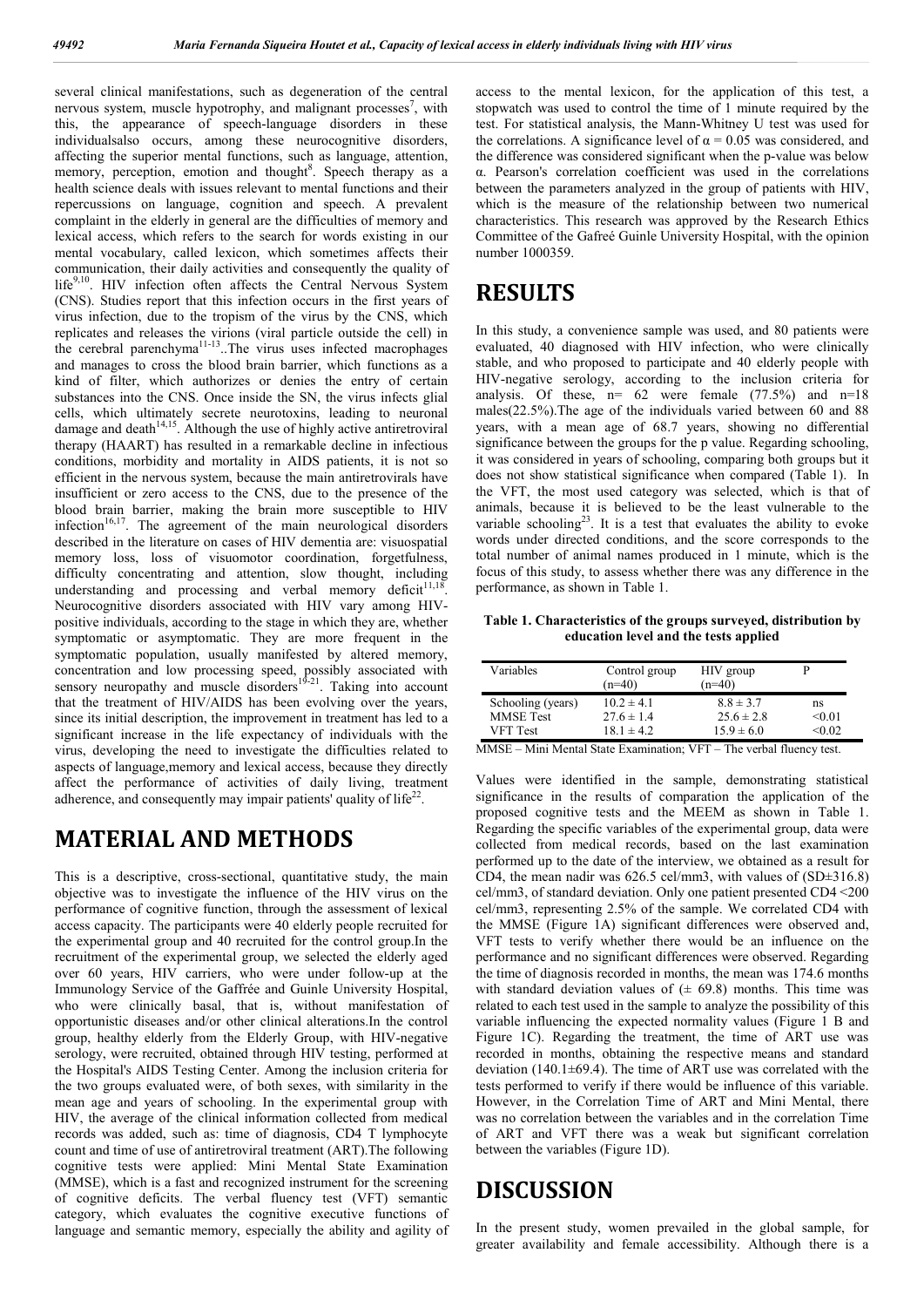higher incidence of HIV in males and the difference in incidence between the sexes has decreased substantially since the beginning of the epidemic<sup>1</sup>, the influence of gender on cognition is less explored than the influence of age and schooling<sup>24</sup>. Age ranged from  $60$  to 88 years in both groups, maintaining a near mean age, according to the results, showing no statistically significant difference, which shows the compatibility of comparison, since this variable influences cognitive performance<sup>25</sup>. Although the older age population represents a small proportion among HIV-positive patients, this group has progressively increased and tends to maintain this growth, since the survival of patients using ART is increasing, and there is a higher life expectancy of the general population<sup>26</sup>. Population aging is a worldwide demographic phenomenon and from the biological point of view, aging is associated with a series of physiological changes and adaptations, which, despite presenting a change in relation to a previous pattern of functioning, do not necessarily represent pathological changes. A better understanding of these is necessary for more precise identification, aiming at the development of treatment strategies for these changes<sup>27,28</sup>. Schooling seems to have significant relevance in cognitive functioning, with the association of other variables such as lifestyle, participation in physical activities, eating, social engagement and neuronal development<sup>25,29</sup>. In our sample, individuals with more years of schooling were present in G1, and a little less in G2, but did not present a statistically relevant difference even when compared to the Values of VFT, as shown in table 3 attached.

From the analysis of the results found with the application of the MMSE test, when comparing the performance of the groups, G1 obtained scores between 25 and 30 points, all with an average above the cutoff point established for the Literate Brazilian population, according to Almeida<sup>30</sup>, while G2 presented scores from  $20$  to  $30$ points, obtaining statistical significance of  $p<0.01$ , when comparing the performance of this group with G1 in this test. In another study from 2002, Brucki et al.<sup>31</sup> proposed suggestions for MMSE use in Brazil, presented schooling as a factor with the greatest influence on test performance and suggested that MMSE scores varied according to years of schooling, from 1 to 4 years (score of 20), 5 to 8 years (score of 25), 9 to 11 (score of 27), 12 years or older (score 28 and 29). In another study, conducted by Lourenço and Veras, in  $2006^{32}$ , with 303 elderly people treated in general health outpatient clinics, they concluded that the best cutoff point for cognitive screening for illiterate individuals was 18/19 and for those with school education it was 24/25, which corroborated our cutoff point established for this study.However, it is necessary to make further studies, with a larger sample in the elderly population with HIV/AIDS in order to obtain greater specific scientific knowledge of this population studied and on the reliability of the established cutoff points. We also obtained p<0.02 value in the application of the VFT test when comparing the groups, answering the hypotheses of this research, suggesting that HIV infection predisposes elderly individuals to reduced lexical access, when compared to the elderly with HIV-negative serology.

The findings of verbal fluency suggest the interference in working memory, especially concerning phonological awareness, since the speed and accuracy in access to the mental lexicon are phonological processing skills<sup>33</sup>, which refer to how information is processed, , which refer to how information is processed, stored and used $33,34$ . Some indicators reveal that working memory plays an important role in the tasks that request phonological awareness, because, during the performance of a task of this nature, verbal material need to be kept in the working memory, in order to be successful in solving the requested task $35,36$ . This cognitive screening signals the different results presented among the groups studied, which also suggests referral to other health services that can better elucidate the diagnosis of cognitive deficit and reaffirms the need for applying neurocognitive tests in their routine consultations and the value of multidisciplinary care to these patients,the verbal fluency test is recommended because it is a widely used test for screening cognitive deficits, dementia scans such as Alzheimer's dementia, neurological damage after cerebrovascular accident, since the execution of the task proposed in the test requires integrity of cognitive skills such as memory (semantics) and executive functions

(selection and search)<sup>29,37-42</sup>. The application of the VFT routinely can also enable early attention to cognitive issues and enable various therapeutic interventions, when verifying the effectiveness of cognitive stimulation and memory training, which can contribute significantly to the well-being of the elderly and their families, since they produce the maintenance of autonomy<sup>10,43-46</sup>. This corroborates the design for this study, since the geriatric population and HIV/AIDS carrier present with a high chance of developing cognitive impairments. Regarding the specific variables of G2, the CD4 T rates were analyzed, with due knowledge of its influence on the general clinical status of these patients, when correlating their values with the verbal fluency test, no correlation was found. However, in relation to the MMSE test, there was moderate significance. This suggests that thinking of the best clinical condition promotes an improvement in cognition. In the analysis of the time of diagnosis with the tests, there was no correlation with the MMSE, but there was a weak and significant correlation between this variable and the VFT. The same happened when analyzing the correlation of the time of ART use with the tests, for the MMSE there was no correspondence, but there was a weak and significant influence on the verbal fluency test. For all these variables, except for the CD4 rate, it was measured in months (time of diagnosis and time of ART). Although statistically significant and relational results have been found, such data cannot be taken as absolute, as further studies are needed for real standardization. This research suggests that further studies with larger samples should be performed, especially in relation to secondary objectives, which was the correlation of the CD4 T lymphocyte, time of diagnosis and use of ART with VFT. We had a restricted sample in this study, seen the large number of patients that refused to be participants in the research, for personal reasons and mainly because they were investigated in numerous studies conducted in the immunology sector of the hospital and in addition to the difficulty of availability of the control group of volunteers and especially the refusal to have to take the HIV test, factors that limited the n of this study to 80 participants.

#### **CONCLUSION**

This study shows that patients aged over 60 years living with HIV followed up in HUGG's immunology service have good control of the disease, but with significant changes in lexical access and mini mental state examination when equating with the control group of the HIV-negative elderly, which reinforces the importance of this type of evaluation and other early speech-language interventions, language stimulation and cognition, in order to contain or delay possible cognitive declines. The research also suggests the need for further investigations of cognitive alterations in elderly patients with HIV/AIDS and studies with a larger sample for data consolidation.

#### **REFERENCES**

- Allain P, Etcharry-Bouyx F, Verny C. Executive functions in clinical and preclinical Alzheimer's disease. Rev Neurol. 2013;169(10):695-708.
- Alloway TP, Gathercole SE, Willis CE, Adams A. A structural analysis of working memory and related cognitive skills in young children. J Experim Child Psychol. 2004;7(87):85-106.
- Almeida OP. Mini exame do estado mental e o diagnóstico de demência no Brasil. Arq Neuropsiquiatr. 1998;56(3B):605-12.
- Araújo AQC, Prufer A, Novis SAP. Neuropatogenia do HIV. Rev Depart Educação Física Saúde Mestrado Promoção Saúde Universidade de Santa Cruz do Sul / Unisc. 2015;16(3)
- Asega HL, Groschoski L, Oliveira LZ, Silva MM, Marques S, Carvalho TO. Envelhecendo com HIV: características clínicas, perfil de tratamento e riscos em pacientes de um hospital terciário. Rev Tendencias em HIV/AIDS. 2015;10(2):33-7.
- Bell JE. An update on the neuropathology of HIV in the HAART era. Histopathology. 2004;45:549-59
- Brasil. Ministério da Saúde. Departamento de DST, Aids e Hepatites Virais. Disponível em: http://www.aids.gov.br/pagina/historiada-aids. Acess in: 20 Ago 2020.